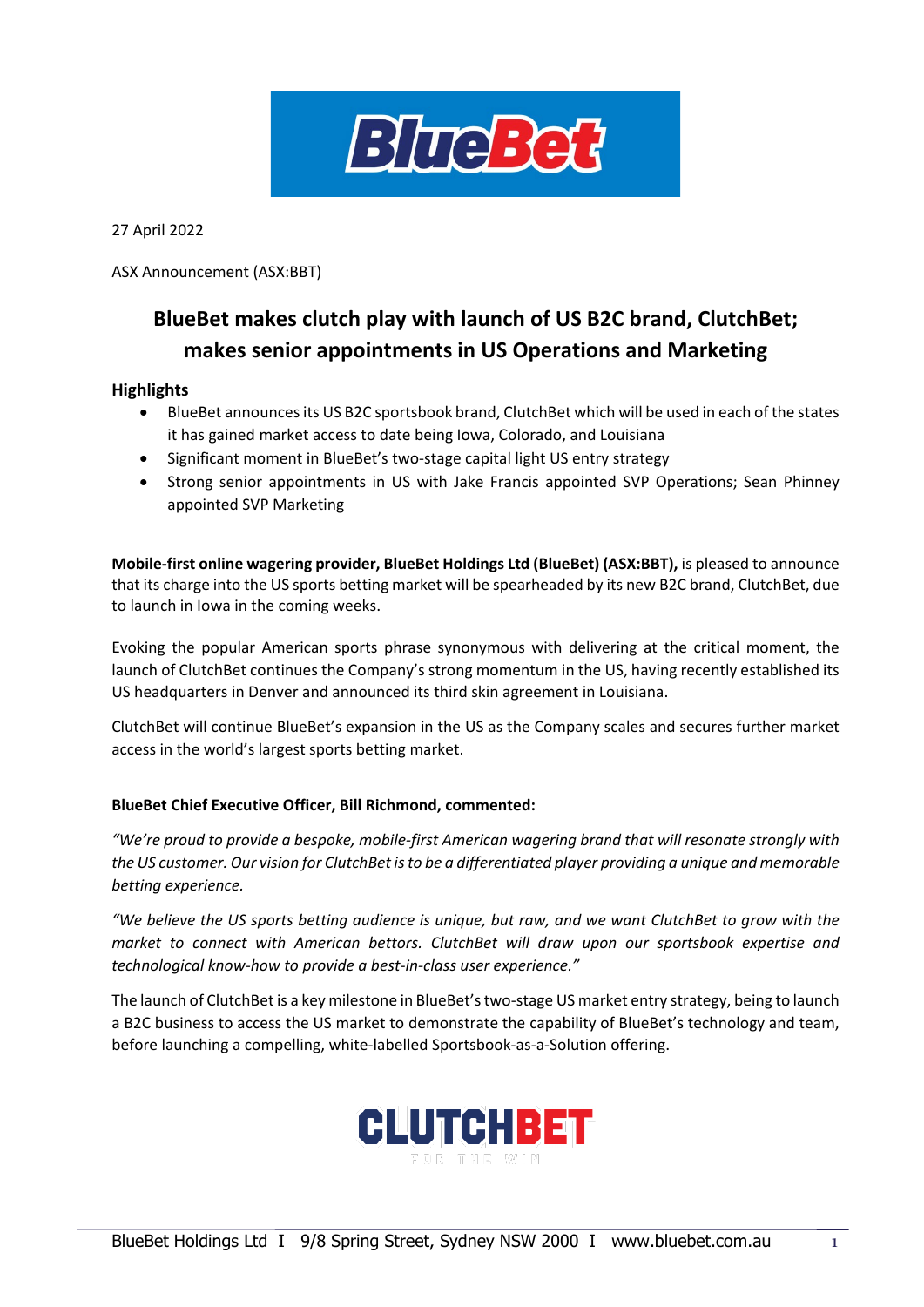## **US leadership appointments**

Underpinning the success of BlueBet's US expansion is the establishment of leading, local talent to drive the business and BlueBet is pleased to announce two major appointments to its US operations.

**Jake Francis has been appointed to the role of Senior Vice President Operationsfor Americas**. Mr Francis is an experienced senior leader with broad management experience scaling sportsbooks and operating within the US regulatory framework and will oversee the Group's expanding operations in North America. He joins the Company from Penn Interactive where he was Senior Director, Operations, and played a primary role in the development and scaling Penn Interactive's flagship product, the Barstool Sportsbook.

**Commenting on the appointment, Mr Richmond said:** *"To secure a leader of Jake's quality, who has launched major sportsbooks in the US, is a real coup for BlueBet. Jake brings expertise that will support our US expansion, as well as an incredibly deep knowledge of the sector and what bettors want. Jake knows what it takes to build a book that resonates with bettors, and we're excited to leverage his experience and scale our presence in the US."*

**Commenting on his appointment, Mr Francis said:** *"The ClutchBet brand will immediately introduce decades of experience in bookmaking and sportsbook technology to an emerging and rapidly growing industry. I look forward to assisting our efforts in building out a customer-centric and dynamic team and build out a truly innovative and mobile-first sportsbook product."* 

**Sean Phinney has been appointed Senior Vice President Marketing for Americas**. Mr Phinney is an industry veteran with experience scaling successful start-ups and leading marketing teams for licensed Operators in the UK and US across poker, horse racing, sportsbooks and casino operations. Mr Phinney will lead ClutchBet's marketing efforts and build out the marketing function to support the Company's expansion in the US.

**Commenting on the appointment, Mr Richmond said:** *"Sean is an innovative, experienced marketer with a track record of growing businesses in our sector. He brings a mindset of growth, disruption and innovation which will serve us well as we look to capitalise on an enormous opportunity in the US and acquire quality customers at an efficient rate."* 

**Commenting on his appointment, Mr Phinney said:** *"ClutchBet is poised to be a disruptive brand in a sector that rewards lateral thinking and providing the best customer experience. To be able to contribute to the brand's development from day one is an exciting challenge and I'm thrilled to be joining the team."*

**--END—** 

### **AUTHORISATION**

This announcement has been authorised for lodgement to the ASX by the BlueBet Board of Directors